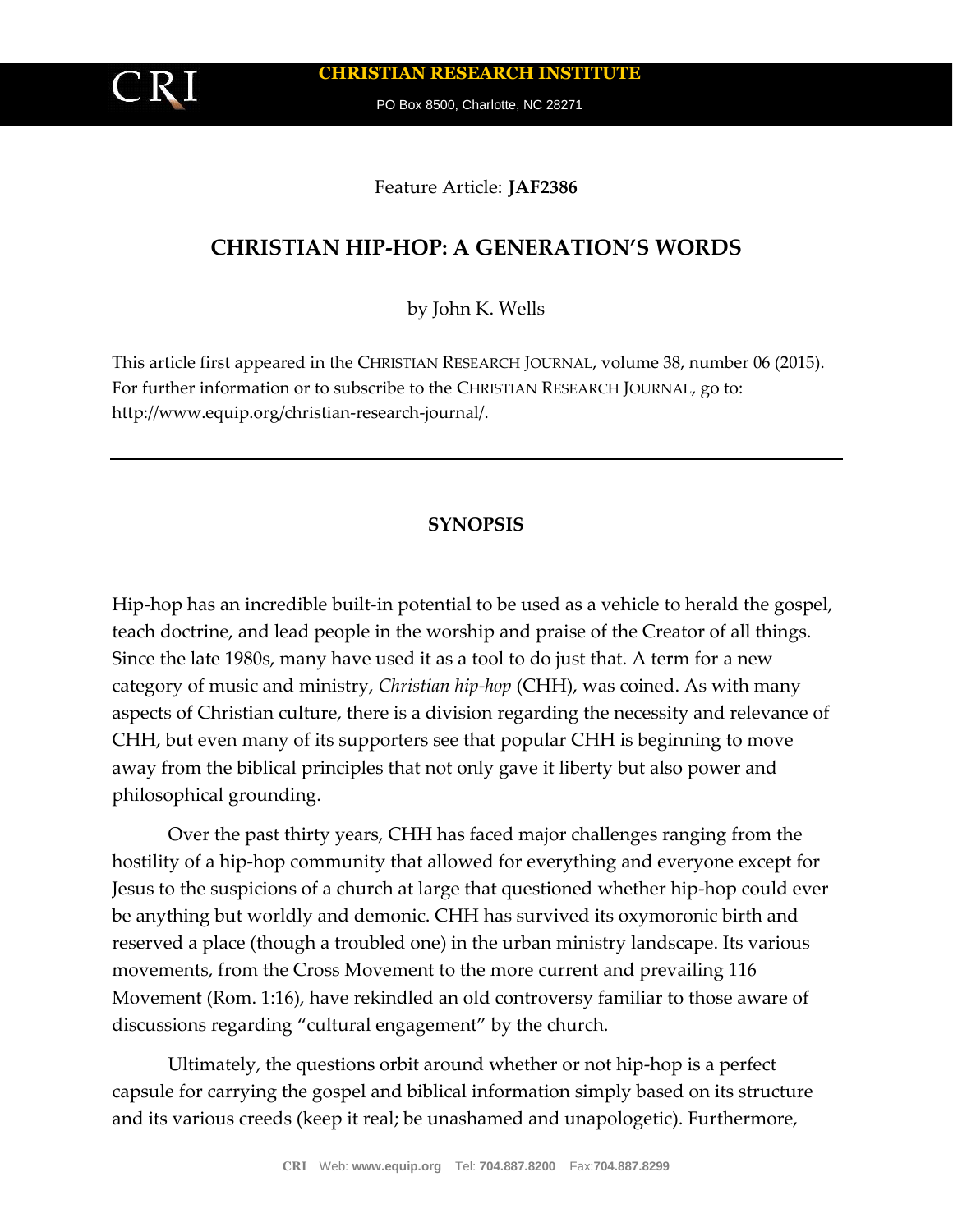does the minister or the artist intent on using hip-hop to reach the world and/or to edify the church need to anchor his ministry philosophy or art to the timeless principles found in the Bible? Or is it more important to pursue relevance, art excellence, and mutual respect from the culture and the industry as a means of reaching those otherwise unconcerned with Christian hip-hop?

"You watch a generation's *words*, and you will find out what they are doing with *reality*. Are we calling God a liar? All the wickedness in the world that we see starts off from one fundamental principle, choosing to call God a liar. Wickedness is the natural outworking of believing a lie. Goodness is the natural outworking of believing the truth. If you're a good man sir, if you're a good woman ma'am, it is because you are believing the truth. And if you are an evil person, it is because you are living with a lie. It is as simple as that, but as catastrophic" (emphasis in original).  $-$  Ravi Zacharias<sup>1</sup>

"A poet's mission is to make words do more work than they normally do, to make them work on more than one level."  $-$  Jay  $Z^2$ 

### **THE POWER OF WORDS**

Words are arguably the most powerful instrument at human disposal. In the hands of gifted writers, carefully selected, strategically arranged words are particularly impactful. Songs that combine evocative music with powerful lyrics seem to up the ante. For many intent listeners, this concept is nowhere more evident than in hip-hop. Undoubtedly, its words have been its most prized possession. As hip-hop has grown from infancy to adulthood, many have been encouraged by its extraordinary ability to encapsulate the hopes of the marginalized. Others have capitalized on its ability to tap felt needs and reflect innate concerns. At the same time, it has facilitated the aspirations of both the talented and the greedy and irreligious. Despite this, many of us believe that God has given man the gift of music for the *primary* purpose of worshiping Him, giving thanks, and encouraging others (Eph. 5:19–21; Col. 3:16–17 ESV). As we realize music's power and effectiveness as a tool of ministry, especially hip-hop music, it all begins to read like the perfect means for those who live among this culture as a remnant with a remedy.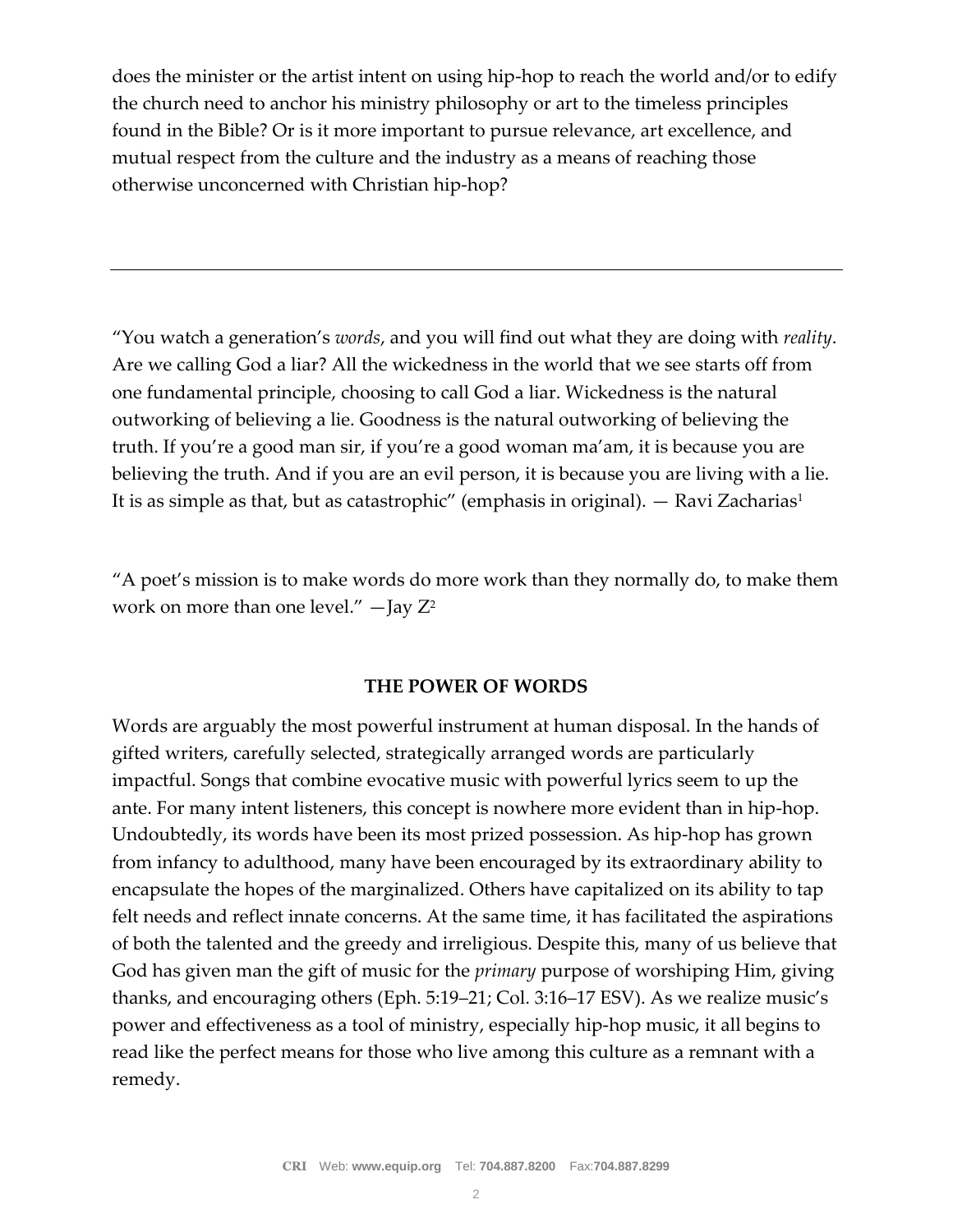Because hip-hop is not only a form of music but also a culture, its followers struggle with what it actually looks like for the body of Christ to "engage culture." The ultimate hope is that God would use those indigenous to hip-hop to baptize, teach, and make disciples (Matt. 28:19–20) inside this culture. It is Christian hip-hop (CHH)—often unappreciated, virtually unknown, and pitifully underestimated—that has the capacity to galvanize the people immersed in hip-hop culture. CHH's history, its theological struggles, and its missiological potential challenge the followers of Christ and the world to pay attention to what God has done and may still want to do with it. In the meantime, its major strength is in its audacity to believe that a hostile, indifferent, and cynical world actually can be reached for Christ by putting all the weight on one tool: words.

#### **WORDS OF ORIGIN: SECULAR HIP-HOP**

For those who are unfamiliar with hip-hop's origin, it emerged during the 1970s in the Bronx borough of New York City, represented by four foundational elements: rapping, DJ'ing, breakdancing, and graffiti. The rapping (words) element, later to become a notable genre of music, has from its early stages dominated over the other elements and also has set forth some astounding principles. In fact, hip-hop started as an outlet for disenfranchised African and Latino Americans, with the rap or MC (Emcee) portion becoming the major tool of expression and communication for those who otherwise had no real voice in American society. Clive Campbell, aka DJ Kool Herc, has been noted as one of the forefathers of hip-hop. "Hip-hop is the voice of this generation. Even if you didn't grow up in the Bronx in the '70s, hip-hop is there for you. It has become a powerful force. Hip-hop binds all of these people, all of these nationalities, all over the world together."<sup>3</sup>

With far too many artists to mention, there were a few iconic names that fueled this sensation: Grand Master Flash and the Furious Five, Afrika Bambaataa, Kurtis Blow and the Sugar Hill Gang (who released a song called "Rapper's Delight," which is credited as one of the first hip-hop records to become a radio hit), Rakim, Run DMC, Public Enemy, NWA, A Tribe Called Quest, Tupac, Biggie Smalls, and Wu-Tang Clan helped give theme music to this culture during its middle years. Currently, hip-hop music has climbed to the status of pop music with the likes of crossover, multimillionaire superstars such as Jay Z, Kanye West, Eminem, Lil Wayne, Nicki Minaj, and Drake.

#### **WORDS OF ORIGIN: CHRISTIAN HIP-HOP**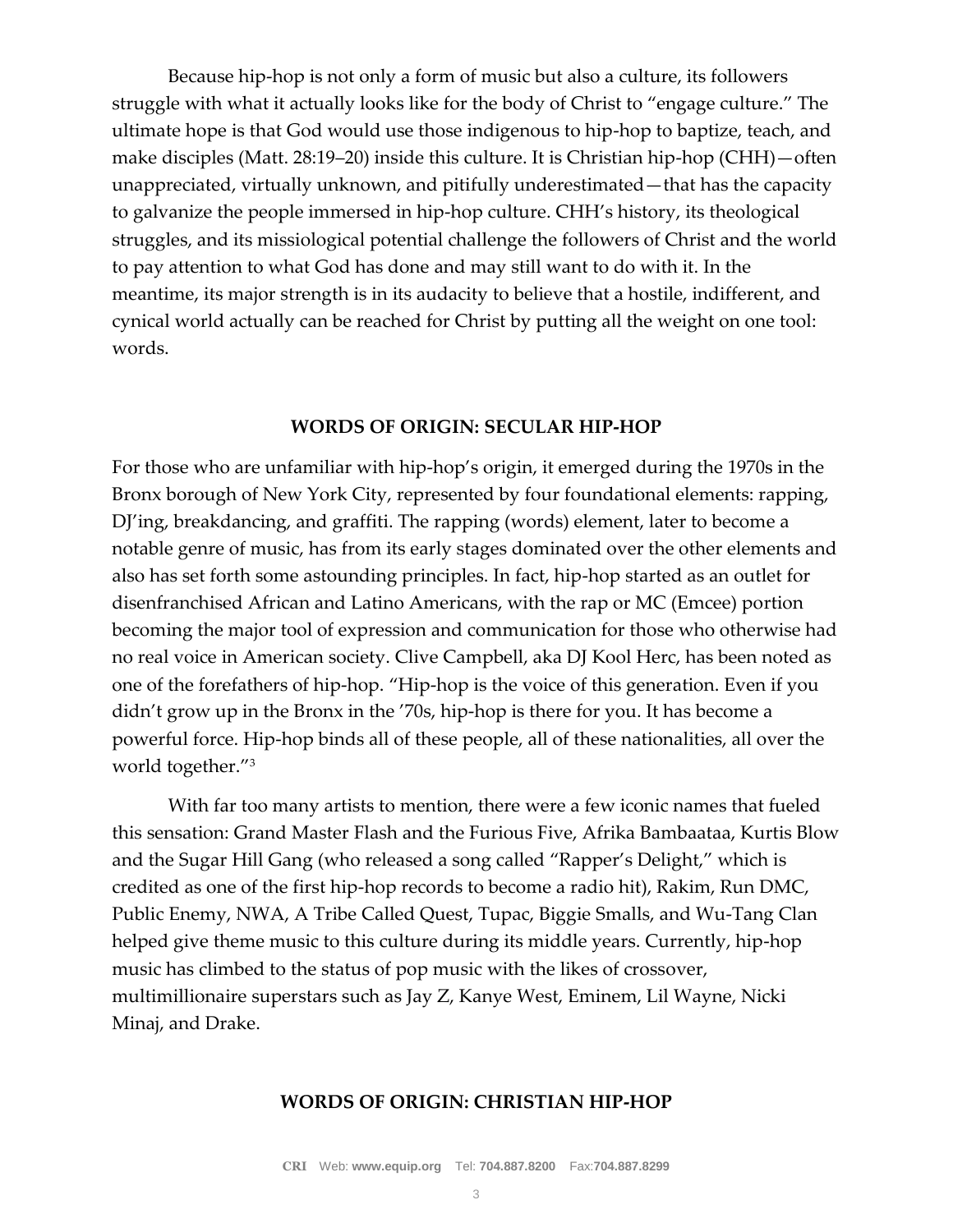While there is a preponderance of material on secular hip-hop's beginnings, CHH's story takes some digging. First, in an article titled "Beats, Rhymes and Bibles: An Introduction to Gospel Hip-Hop," Josef Sorett explains, "While Gospel-Blues had Thomas Dorsey and contemporary Gospel had Tremaine Hawkins, Gospel Hip Hop has Stephen Wiley, the unsung original Christian MC. In 1985, six years after the release of *Rapper's Delight*, Wiley debuted with *Bible Break*, the first commercially-released Christian rap song"<sup>4</sup> (sic). A few years after the release, CHH made its way back east to the genre's birth state of New York with a musical release from another genre pioneer by the name of Michael Peace, who made his debut in 1987 with a song called "Rrrock It Right." Chris Cooper, aka Sup The Chemist (of the group SFC), is also one of the genre's earliest and most influential forefathers.

Other respected interview sources state that while Wiley and Peace may have beat everyone to the punch in terms of making the first recordings, there were small pockets of Christian hip-hop developing all over the country unbeknownst to one another.

Though there are too many contributors to mention in full, some of the names that laid a foundation for music ministry of this type were SFC, Dynamic Twins, PID, T-Bone, and IDOL King. In the years following, as CHH became more accepted in church circles, groups like D.C. Talk and POD saw tremendous mainstream recognition of their albums' releases. In addition, names such as The Tunnel Rats, The G.R.I.T.S., Grapetree Records, The Cross Movement, The Ambassador, Da Truth, Flame, Lamp Mode Recording, Humble Beast, Reach Records, Lecrae, Trip Lee, and Andy Mineo are just a few that have become staples in this niche genre.

Undoubtedly, most today would declare Lecrae as the most well-known and illustrious Christian hip-hop artist of all time. Moreover, with Grammy Awards, national television appearances (*The Tonight Show* and *Good Morning America*), #1 Billboard Top 200 charting, and an extensive touring schedule to his credit, Lecrae has shattered any glass ceilings that may have existed for an artist of his type. However, he has also become a controversial figurehead among CHH circles because of a recent change in how he identifies himself. Lecrae now says that he is an artist that just happens to be a Christian and in keeping with this, there is a notable change in his approach to his music and his ministry.

"He is bigger than his own label, he is bigger than everyone on his label. At this point Lecrae is the key player, so much so that most publications don't even know that there are other Christian rappers still." Tim Trudeau made this statement during my interview with him. Tim is president of Syntax Creative, a leading name in the digital distribution and marketing of a significant amount of CHH music.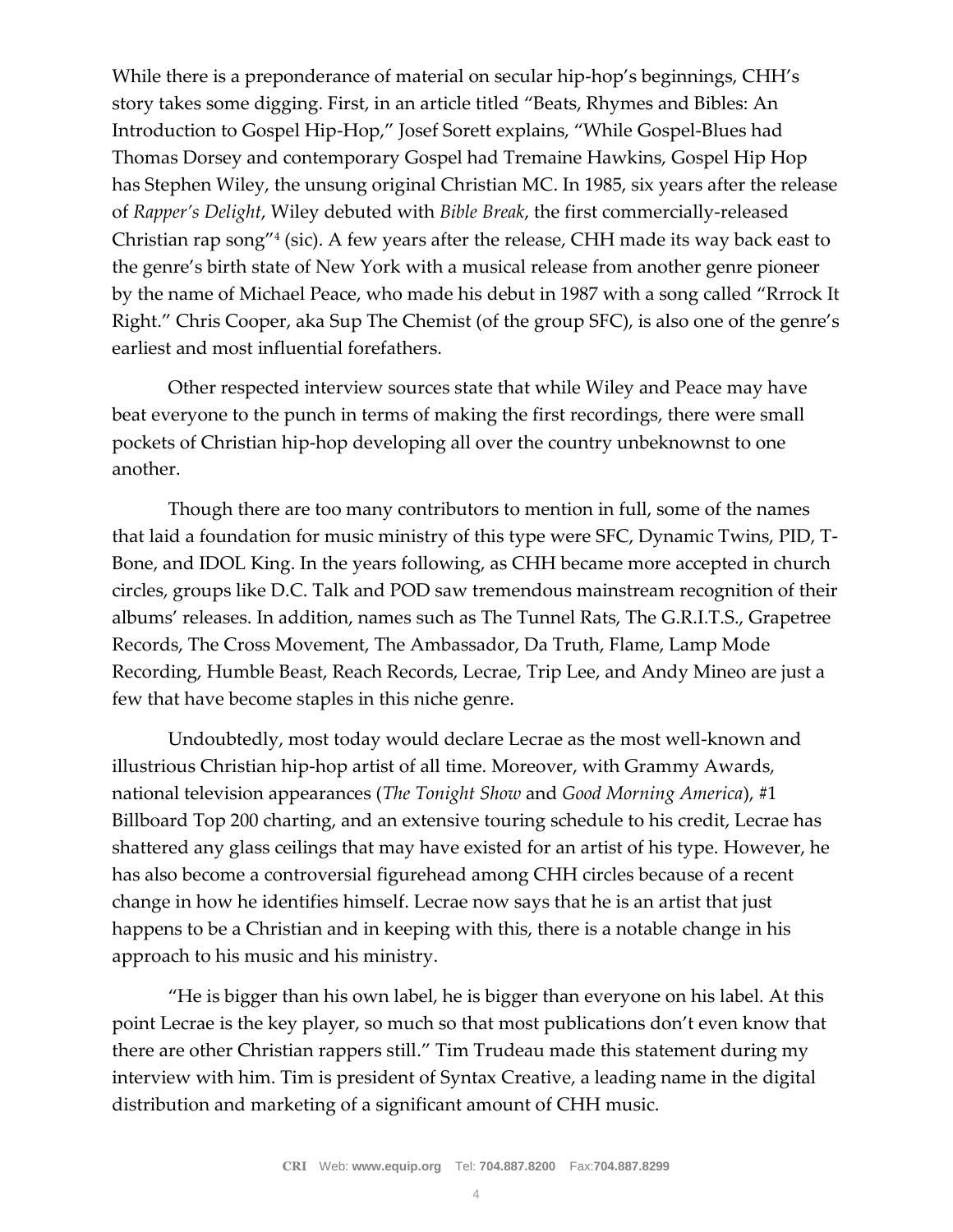### **WORDS THAT DEFINE**

What is CHH? One of its most diversified gatekeepers, DJ Wade-O, told me during a phone interview:

*This question is one that I have pondered, and I think the definitions have probably changed greatly over the years. The most accurate statement that would encompass what we're doing is, hip-hop made by Christians, which has been marketed primarily to Christians. I think there was a time where the goal was different with much of the music. It was definitely a tool for evangelism and encouragement; but now I don't think that is necessarily the goal with a number of the artists. Numerous people are like, "man, I just want to say what's on my heart," and I don't know if that is a good or a bad thing to be honest. I've kind of gone back and forth on that.*

This sets a perfect table for understanding holy hip-hop's most historical and controversial divide, so much so that currently almost everyone I've interviewed struggled to answer this question in terms of his own definition versus what a unified definition would be for the genre/ministry in general. However, having a clear understanding regarding the purpose and approach to CHH is vitally important, mainly due to its ministry potential and its example for the generation following.

William Branch, aka The Ambassador, who is currently in the PhD program and also adjunct professor at Southeastern Seminary in Wake Forest, North Carolina (also cofounder of the Cross Movement and cofounder of Epiphany Fellowship in Philadelphia), is one of the foremost voices in the arena of urban ministry as both a scholar and a CHH artist. In a recent interview, Branch explained that CHH's divide was very similar to the divide between the First and Second Great Awakening. He went on to say, "Do we win them this way? Is the way to be good and successful because of this or that? I think that has been the divide. How you succeed and your philosophy of how you succeed. The two-sided tussle for the Christian—what it means to succeed according to hip-hop, what does it mean to succeed according to Christians? You put those two together and both of those dynamics have their own philosophical divides."

## **"Real" Words: Authenticity**

There are a few powerful principles that have always governed hip-hop. The first is the law of "keeping it real," which in essence is just the code of being authentic—having words that match and correspond with your reality. Many in CHH today have been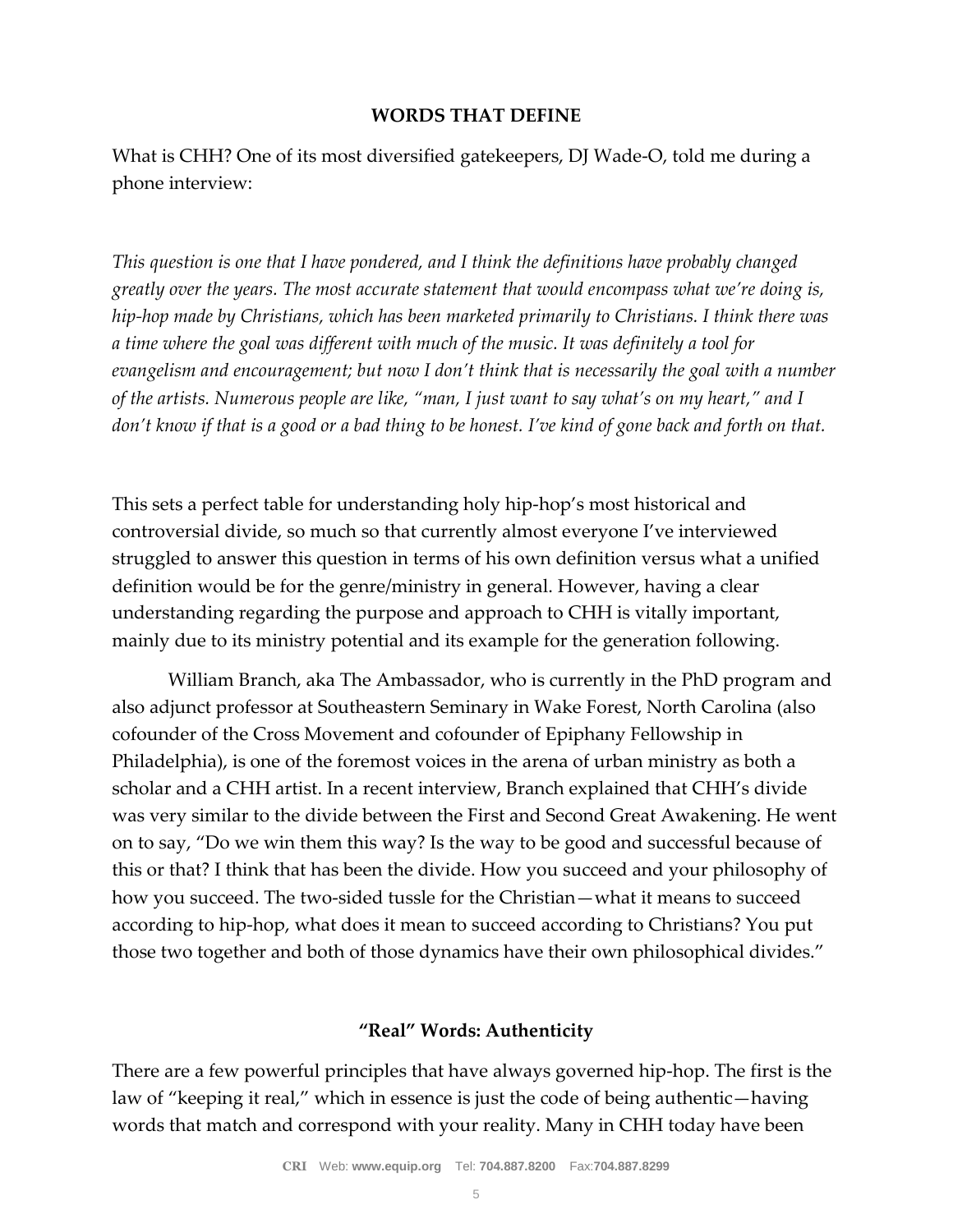tempted to change their well-established overtly Christian identities in an effort to become more relevant to a world they think is in need of better art, assuming that better art alone from someone who happens to be a private Christian is a more novel or more mature missional strategy. But in actuality, we end up confirming the world's view of a pitiful God who on His own terms is weak, or one who is in desperate need of a makeover—a remodeling that will put Him in a better light—a God accepted by pop culture, respected by secular hip-hop's elite, and styled in the latest version of designer "inoffensiveness." Michael Horton in his book *Christless Christianity* quoting Ann Douglass says, "Nothing could show better the late nineteenth-century Protestant Church's altered identity as an eager participant in the emerging consumer society than its obsession with popularity and its increasing disregard of intellectual issues."<sup>5</sup> Horton follows by saying, "Across our entire cultural landscape, the only law left seems to be 'keep it light.' If we expect to reach the unchurched (in other words, sell our product to a wider market), we will have to get rid of everything with rough edges, everything that offends and puts people off."<sup>6</sup> The apostle Paul warns against this temptation in 2 Corinthians 4:1–5.

### **Words from the Heart**

The second rule is something that I believe even Jesus declared in Matthew 15:18 (ESV), where he says, "But what comes out of the mouth proceeds from the heart." Secular hip-hop has always celebrated and applauded those who have let the reality of their hearts come out of their mouths—not just in private but also when the mic is on. In fact, I don't believe I can recall one instance with any major secular hip-hop star where the main issue of their heart was nuanced and private, while more peripheral issues undergirded their careers. In fact, it has been quite the opposite. Rakim could not contain his love for Allah and the Five-Percent Nation in his music. KRS-One could not shrink back from letting knowledge be the platform for his art. Public Enemy, one of hip-hop's greatest groups, which used hip-hop as an instrument to carry their message of black empowerment, would have died before distancing themselves from Louis Farrakhan and The Nation of Islam (in the music and in the press). Could anyone imagine Tupac without his fire for "Thug Life"? We can't, because it is what made him who he was (and perhaps what also killed him). Unfortunately, there is only one group that struggles in this way, one artist who breaks this code of authenticity—it is the Christian hip-hopper. In Acts 4, we see Peter and John faced not with the threat of their careers or the popularity of their ministry at stake but their very lives. However, when commanded to make Jesus a more private proclamation in that city they vowed, "it is impossible for us not to speak about what we have seen and heard" (Acts 4:20 NET).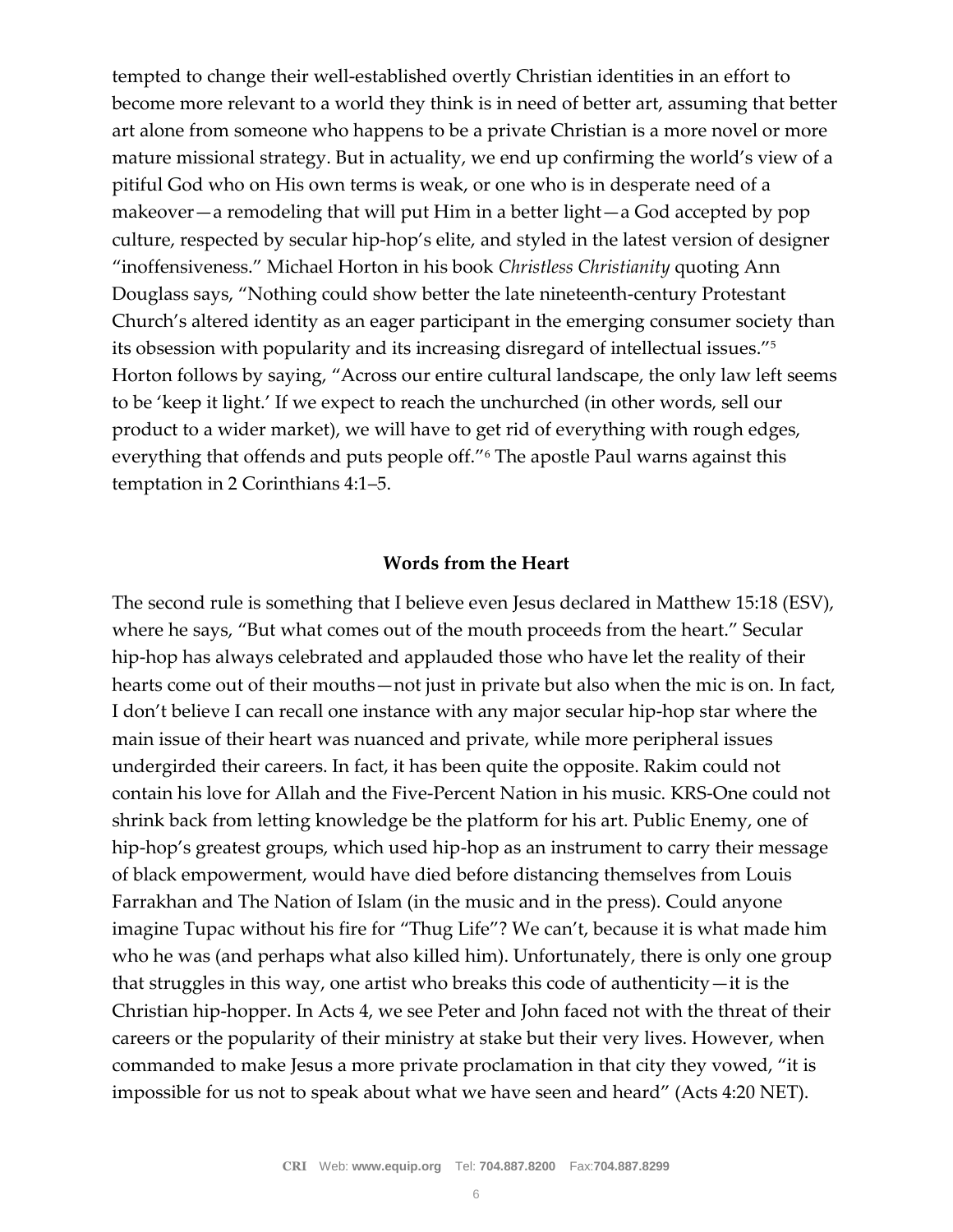These individuals spoke from the heart and never made apologies for speaking their minds. These days, it would seem that instead of affirming our God, we are too busy making apologies for who we really are. Romans 1:16 (NKJV), "For I am not ashamed of the Gospel of Christ," has been a great rallying call for CHH over the latter years (this is to the credit of Lecrae, Trip Lee, and the Reach Records artists). But now, many of CHH's words seem strangely distant from our reality. It feels very much as if the world has dictated to the Christian (and to God for that matter) how it prefers to be reached, and we are obliging. Horton also states, "We and our churches need to recover the fundamental presupposition that God cares for us too much to leave us to ourselves or to affirm us in our ignorance, lies, spin, and casual acceptance of the world's interpretation of reality."<sup>7</sup> As I quoted Zacharias in the beginning of the article, "Watch a generation's *words* and you will find out what they are doing with *reality*."<sup>8</sup> Over the past ten years, I have watched a generation's identity and words change to fit a reality that is possibly neither biblical nor truly liberating when honestly tested.

#### **THE WORD**

In 1 Corinthians 1, the apostle Paul sets the stage of the Christian's reality both past and present. Before any effort of our own, it is made clear that "the message of the Cross" will be foolishness to some and the power of God to others (1 Cor. 1:18 NKJV). If our soteriology (doctrine of salvation) points us to a God that does the saving and not to our own ministry strategies (worldly wisdom), then we are freed from the stress and wasted energy of trying to take the "foolishness" out of the gospel. Faithfulness in proclamation would be our only responsibility. CHH has a grand opportunity to lead in what "cultural engagement" can look like. Hip-hop's general creeds give us that right and charge, but not without danger and threat. But such is the life of the Christian in any domain.

In conclusion, it is my desire that this short commentary will serve to whet the appetite for further discussion. There are many other issues that need to be lovingly discussed and charitably considered. My hope was to focus on not only how important words are but also how indispensable *the Word* is. Words and reality are important for our walk and for our witness. Consequently, our words and our reality must correspond. This concept is not foreign to our God, but for Him, it is inextricable. "In the beginning was the Word, and the Word was with God, and the Word was God" (John 1:1 ESV). This is the ultimate expression of this truth.

I believe that there is a freeing reality for those who don't see hip-hop as a tool for ministry, but art as a vocation, where artists are still duty bound to glorify God in all that they do (1 Cor. 10:31, 1 Pet. 4:11). C. S. Lewis would argue that because the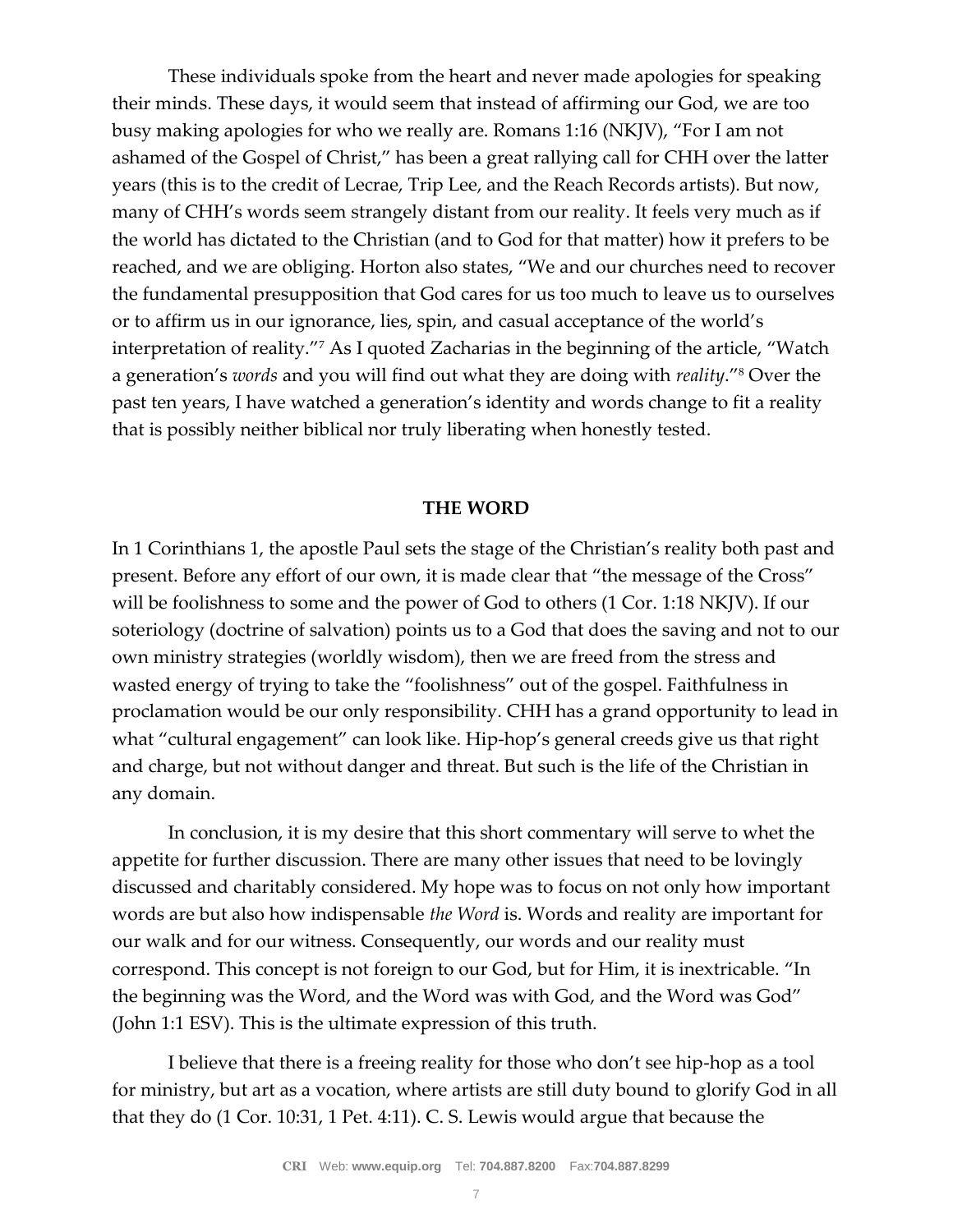Christian worldview informs everything that the Christian does, the Lord can be honored by an artist simply creating excellent art.<sup>9</sup> Nevertheless, because hip-hop's art must be evaluated based on its context and some of the principles discussed earlier, the artist will be forced to at least keep those core values in mind. That being said, clarity and honesty must be the prerequisites for anyone using hip-hop as a tool of the ministry. Covert, more latent missional strategies have the potential to harm rather than help real outreach in this arena.

In conclusion, there are not many better ways to contrast the challenge that awaits the CHH minister than what Calvin Miller has so clearly stated in an excerpt from his piece "Passion or Polish":

*Jonah's sermon was powerful simply because it was not ornate. He who cries fire in a theater need not be an orator. Indeed, he is allowed to interrupt the art of actors. It is not an offense to the years of disciplined training to be set aside for the urgent and unadorned word: The theater is on fire! The bearer rates his effectiveness on how fast the theater is cleared, not on the ovation of the customers. The alarmist is not out for encores but empty seats. His business is rescue.*<sup>10</sup>

*The tendency remains. Now the zealot is a performer and the sermon a monologue celebrated for its emotional and statistical success. The burden is urgent but also entertaining. The preacher*  feels the burden of his word as the fire-crier feels the pain of his office. But he feels also the *pleasure of its success, which is his reputation. Ego being the force it is, the urgency of the cry often becomes a secondary theme. Artistry eclipses zeal.*<sup>11</sup>

Christian Hip-Hop's kingdom contribution and cultural impact will continue to depend on its clarity of mission, its integrity to the art form, and its perspective of what biblical success really looks like in its context.

**John K. Wells** (aka The Tonic and cofounder of the group Cross Movement) is president of Cross Movement Records, CEO of Issachar Media, and is a three-time Grammy-nominated Christian hip-hop artist. He is also currently the director of church operations at Christ Central Church in Charlotte, North Carolina.

#### **NOTES**

<sup>1</sup> Ravi Zacharias, "The Mystery of Evil and the Miracle of Life," http://rzim.org/let-my- people-thinkbroadcasts/the-mystery-of-evil-and-the-miracle-of-life.